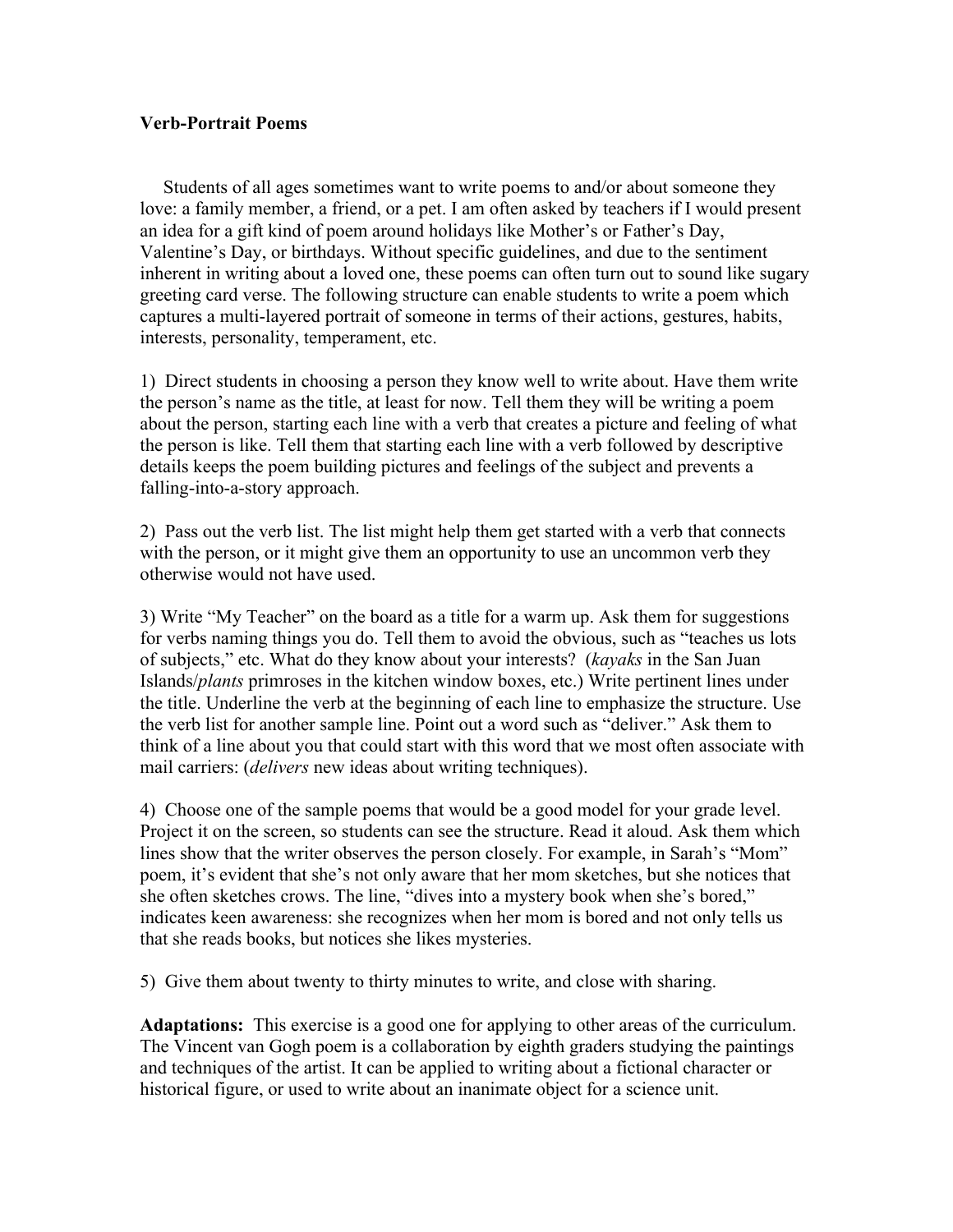## **IDA**

You peel skins gently from onions wipe over the already clean counter come to stay when mother is ill erase dates from the backs of photographs collect worn clothes to give at Christmas stand in streets to watch the rain hesitate to feed a plump child utter opinions at gossip-filled newspapers make a bed only with a blanket frown on people who retire young speak of war and innocent men lost breathe quietly in your sleep close a book marking a page allow the phone to ring until it stops knit sweaters that fit no one knead dough with shaking hands toss kittens out after they're born burn pictures of your husband who died and made you cry.

*Carole, 11th grade*

#### **MOM**

cooks delicious pastas for supper fills my cat's bowl when I forget prefers chocolate ice cream at Sugar Shack helps me with my math homework sketches crows in her notebook dives into a mystery book when she's bored wipes away my tears when I am sad

*Sarah, 3rd grade*